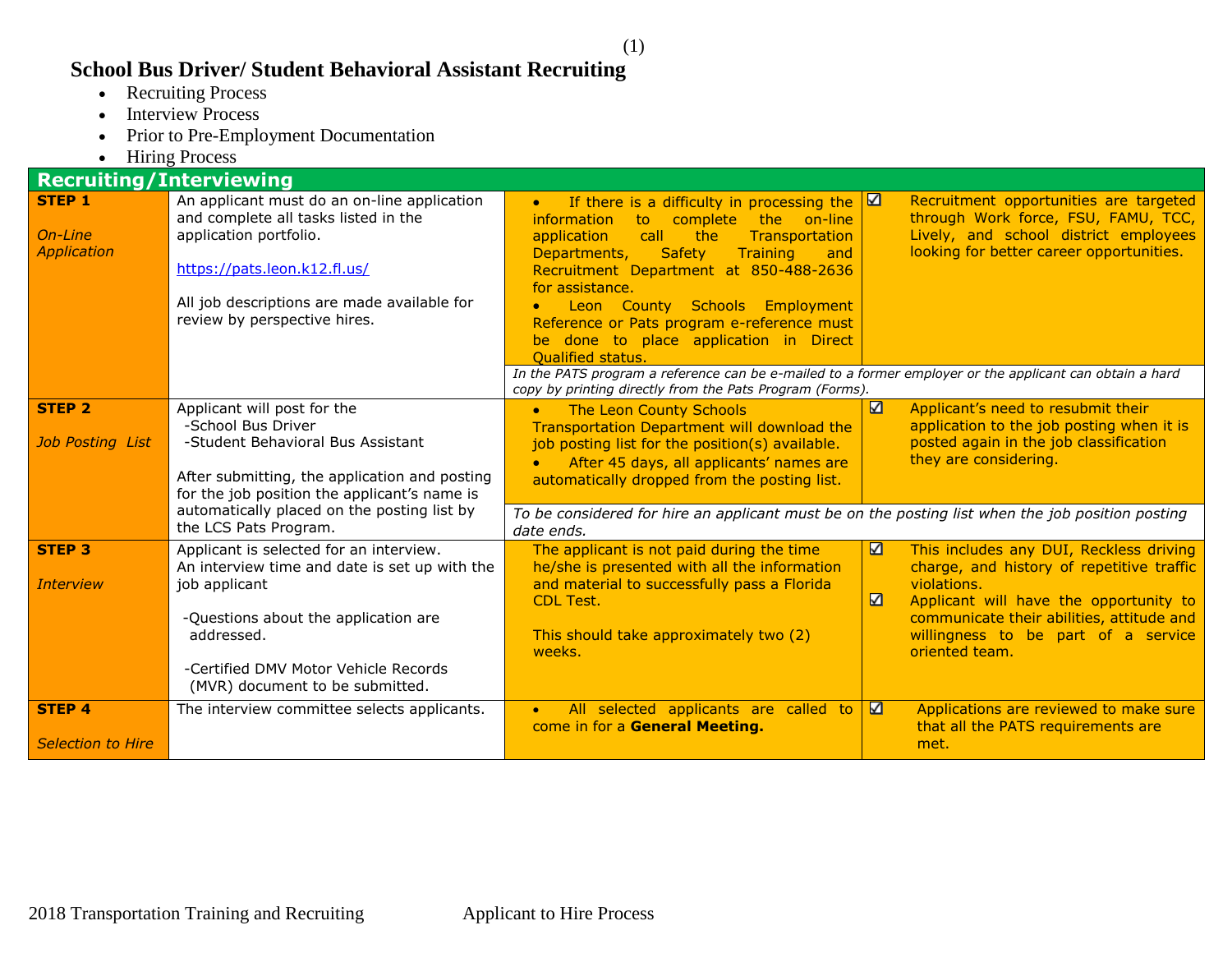|                                         |                                                                                                                                                                                                                                                                                                                                                                                                                                                                                                            | (2)                                                                                                                                                                                                                                                                                                                                                                                                                             |                                                                                                                                                                                                                                                                                                                                                                                                                                                                                                                                                                                                                                                                                                                                                            |  |  |
|-----------------------------------------|------------------------------------------------------------------------------------------------------------------------------------------------------------------------------------------------------------------------------------------------------------------------------------------------------------------------------------------------------------------------------------------------------------------------------------------------------------------------------------------------------------|---------------------------------------------------------------------------------------------------------------------------------------------------------------------------------------------------------------------------------------------------------------------------------------------------------------------------------------------------------------------------------------------------------------------------------|------------------------------------------------------------------------------------------------------------------------------------------------------------------------------------------------------------------------------------------------------------------------------------------------------------------------------------------------------------------------------------------------------------------------------------------------------------------------------------------------------------------------------------------------------------------------------------------------------------------------------------------------------------------------------------------------------------------------------------------------------------|--|--|
| <b>STEP 5</b><br><b>General Meeting</b> | The meeting will address hiring criteria;<br>Background Check Criteria<br>CDL Permit requirements<br>Motor Vehicle Report<br><b>Medical Certification</b><br>Preparation Time explained<br>DMV CDL Test<br>-A district Background Check and<br>Fingerprinting Form is given to the applicant<br>by the Safety Training and Recruitment<br>Department.<br>-The applicant is not paid during the time<br>he/she is presented all the information and<br>material to successfully pass a Florida CDL<br>Test. | Any questions or concerns are<br>$\bullet$<br>addressed at the General Meeting.<br>Applicant will take (Background Check<br>$\bullet$<br>Form) plus \$95.00 in a money order or<br>Visa/MasterCard credit card to the Leon<br><b>County Safety and Security Fingerprinting</b><br>Department.<br>FBI/FDLE Clearance Documentation is sent to<br>the Transportation Department.<br>This should take approximately two (2) weeks. | $\Delta$<br>Applicants will sign documentation<br>indicating that they understand all the<br>requirements necessary. Workshop<br><b>Documentation</b><br>N<br>If the background check has identified<br>the applicant, the applicant is given an<br>opportunity to provide documentation<br>that can prove the dismissal of the<br>infraction (CBC) a disposed criminal<br>offence. Information for the Criminal<br>Background Committee is provided to<br>the proposed applicant by the Safety<br>and Security Department.<br>N<br>Applicant is responsible for all required<br>documentation in the hiring process.<br>$\Delta$<br>Applicant will make sure there is a<br>current LCS work reference downloaded<br>or e-referenced into the application. |  |  |
| <b>CDL Permit</b><br>Workshop           | Workshops are offered to help applicants take the CDL Permit Tests. An In-House CDL Permit Manual is available with the needed chapters for the DL Permit<br>Tests with extra tests so the applicants can test themselves and monitor their progress.<br>Applicants fall in one of the following three categories.                                                                                                                                                                                         |                                                                                                                                                                                                                                                                                                                                                                                                                                 |                                                                                                                                                                                                                                                                                                                                                                                                                                                                                                                                                                                                                                                                                                                                                            |  |  |
| <b>START Hiring Process</b>             |                                                                                                                                                                                                                                                                                                                                                                                                                                                                                                            | Category A, B, or C.                                                                                                                                                                                                                                                                                                                                                                                                            |                                                                                                                                                                                                                                                                                                                                                                                                                                                                                                                                                                                                                                                                                                                                                            |  |  |
| <b>Prior to Training</b>                |                                                                                                                                                                                                                                                                                                                                                                                                                                                                                                            |                                                                                                                                                                                                                                                                                                                                                                                                                                 |                                                                                                                                                                                                                                                                                                                                                                                                                                                                                                                                                                                                                                                                                                                                                            |  |  |
| <b>Category A</b>                       | New applicant has a CDL class A or B<br>License with a (P) and (S) endorsement<br>and,<br>Applicant does not fall under the Florida<br>Administrative Rules, since; they have proof<br>of training equaling 40 hours of the Florida<br>School Bus Driver Course and have driven a<br>school bus with-in the last 12 months.                                                                                                                                                                                | A Fast Track Applicant does not need<br>$\bullet$<br>to participate in the 40-hour course.<br>A Fast Track Applicant will do a<br>$\bullet$<br>minimum of 8 hour Behind the Wheel<br><b>Refresher Training.</b>                                                                                                                                                                                                                 | Go to the <b>Employment Process</b><br>Verification of CDL A or B (P)(S)<br>$\boxtimes$ Step 1<br>$\boxtimes$ Step 2<br>$\boxtimes$ Step 3<br>$\boxtimes$ Step 4<br>Step 5 Background Check Clear<br><b>Start at Pre-Employment Testing</b><br>Step 7 Drug and Alcohol Testing<br>$\boxtimes$ Step 8 DOT Medical Report then<br>Step 10 Hire<br>Refresher Driver Training                                                                                                                                                                                                                                                                                                                                                                                  |  |  |
| <b>Category B</b>                       | New applicant has a CDL Class A or B<br>License, however, does not have the<br>required (P) and/or (S) endorsements.<br>Applicant will need to study and take the<br>appropriate DMV endorsement tests for (P)<br>and /or $(S)$                                                                                                                                                                                                                                                                            | All tests are free the first time;<br>$\bullet$<br>however, there is a \$16.25 fee for every<br>test the trainee retakes.<br>- CDL Permit Tests<br>$\bullet$<br>- Transporting Passengers<br>- School Bus<br>Driver Trainer/Recruiter will schedule a<br>$\bullet$<br><b>DHSMV CDL Test Exam.</b><br>Driver successfully passes the Florida<br>$\bullet$<br><b>CDL Test.</b>                                                    | Go to the Employment Process.<br>$\boxtimes$ Step 1<br><b>Ø</b> Step 2<br>⊠ Step 3<br>$\boxtimes$ Step 4<br>Step 5 Background Check Clear<br>$\boxtimes$ Step 6 Training Documentation<br>Possession of a CDL Permit for (P) and/or(S)<br>endorsements.<br><b>Start at Pre-Employment Testing</b><br>Step 7 Drug and Alcohol Testing<br>Step 8 DOT Medical Report then                                                                                                                                                                                                                                                                                                                                                                                     |  |  |

2018 Transportation Training and Recruiting Applicant to Hire Process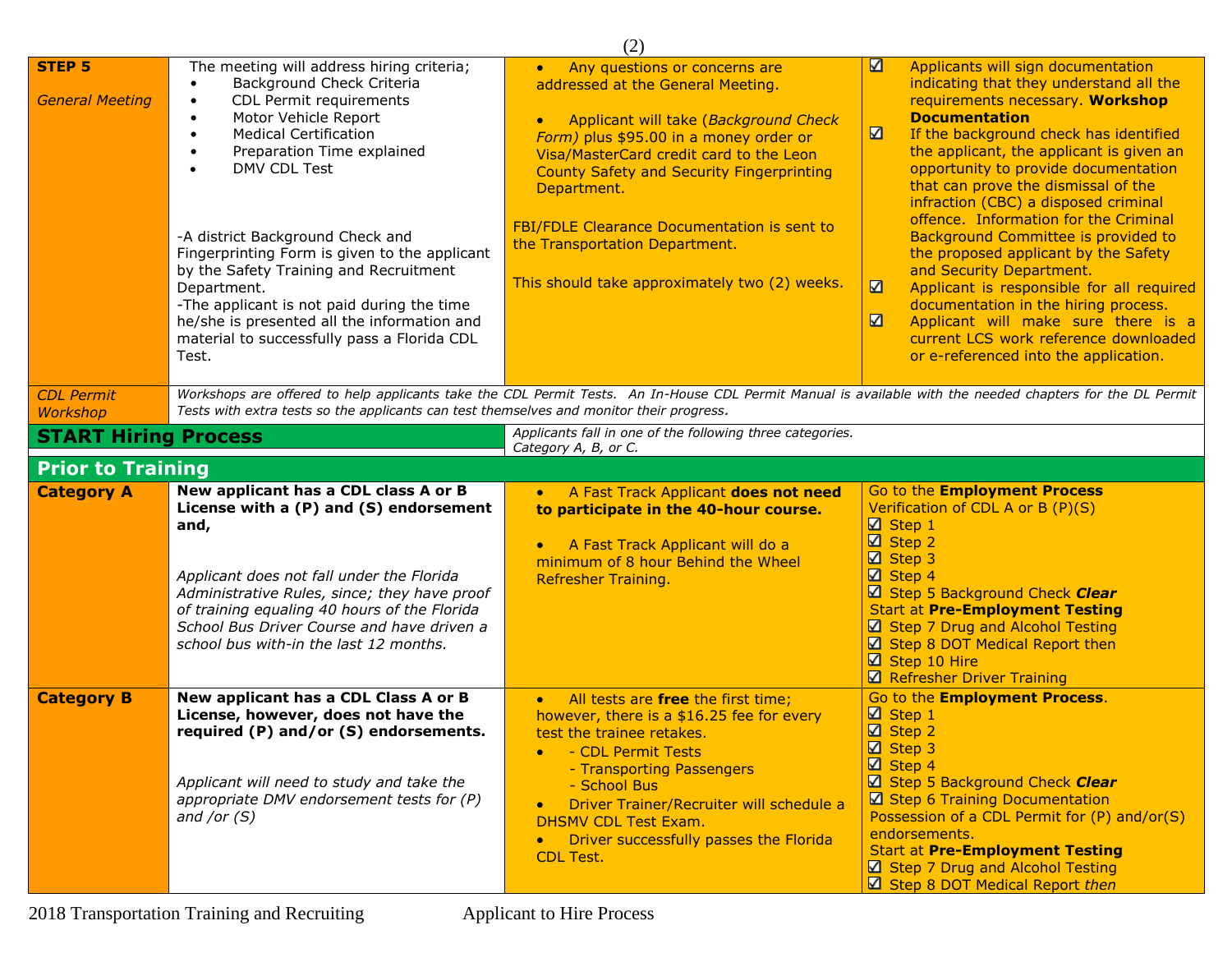| (3)                   |                                                                                                                        |                                                                                                                                                                                                                                                                                                                                                                                                                                                                                                                           |                                                                                                                                                                                                                                                                                                                                                                                                                                                                                                                                         |  |  |
|-----------------------|------------------------------------------------------------------------------------------------------------------------|---------------------------------------------------------------------------------------------------------------------------------------------------------------------------------------------------------------------------------------------------------------------------------------------------------------------------------------------------------------------------------------------------------------------------------------------------------------------------------------------------------------------------|-----------------------------------------------------------------------------------------------------------------------------------------------------------------------------------------------------------------------------------------------------------------------------------------------------------------------------------------------------------------------------------------------------------------------------------------------------------------------------------------------------------------------------------------|--|--|
|                       |                                                                                                                        | Driver Recruiter/Trainer will schedule<br>for the 40 hour Florida DOE School Bus<br><b>Driver Training Course</b>                                                                                                                                                                                                                                                                                                                                                                                                         | $\boxtimes$ Step 9 Successfully pass the DMV CDL<br><b>Third Party Test</b><br>Step 10 Hire<br>DOE 40 Hour School Bus Driver Curriculum                                                                                                                                                                                                                                                                                                                                                                                                 |  |  |
|                       |                                                                                                                        | Applicant will need to complete the required Department of Highway Safety and Motor Vehicle multiple<br>choice tests for a CDL Class B (P) and the (S) endorsement. The trainee will submit a CDL Permit to the<br>driver trainer before starting the DOE School Bus Driver Course.                                                                                                                                                                                                                                       |                                                                                                                                                                                                                                                                                                                                                                                                                                                                                                                                         |  |  |
| <b>Category C</b>     | New applicant has a Florida Class E<br>License                                                                         | • All tests are free the first time;<br>however, there is a \$16.25 fee for every<br>test the trainee retakes.<br>• CDL Permit Tests<br>-General Knowledge<br>-Transporting Passengers<br>-Air Brakes<br>-School Bus<br>Driver Trainer/Recruiter will schedule a<br>$\bullet$<br><b>DHSMV CDL Test Exam.</b><br>Driver successfully passes the Florida<br>$\bullet$<br><b>CDL Test.</b><br>Driver Recruiter/Trainer will schedule<br>$\bullet$<br>for the 40 hour Florida DOE School Bus<br><b>Driver Training Course</b> | Go to the <b>Employment Process</b> .<br>$\boxtimes$ Step 1<br>$\boxtimes$ Step 2<br>$\boxtimes$ Step 3<br>$\sqrt{2}$ Step 4<br>Step 5 Background Check Clear<br>Step 6 Training Documentation<br>Possession of a CDL Permit with (P) and(S)<br>endorsements.<br><b>Start at Pre-Employment Testing</b><br>☑ Step 7 Drug and Alcohol Testing<br>$\boxtimes$ Step 8 DOT Medical Report then<br>$\boxtimes$ Step 9 Successfully pass the DMV CDL<br><b>Third Party Test</b><br>Step 10 Hire<br>☑ DOE 40 Hour School Bus Driver Curriculum |  |  |
| <b>Pre-Employment</b> |                                                                                                                        |                                                                                                                                                                                                                                                                                                                                                                                                                                                                                                                           |                                                                                                                                                                                                                                                                                                                                                                                                                                                                                                                                         |  |  |
| STEP 6                | Driver Recruiter/Trainer will register the new<br>applicant for the CDL Test Workshop<br><b>Workshop Documentation</b> | • Applicant will need to have in their<br>possession a CDL Permit.                                                                                                                                                                                                                                                                                                                                                                                                                                                        | ☑<br>All trainees will be pre-registered for the<br>Third party CDL Exam by the Safety<br>Training / Recruitment Department by<br>their CDL Permit date to avoid<br>scheduling difficulties.                                                                                                                                                                                                                                                                                                                                            |  |  |
| <b>STEP 7</b>         | Pre-Employment Drug and Alcohol Testing                                                                                | Scheduled by Driver Recruiter/Trainer with<br>Leon County Human Resources and<br><b>Employee Relations Department</b>                                                                                                                                                                                                                                                                                                                                                                                                     | N<br>Trainees are required to undergo drug<br>and alcohol testing before they are<br>hired.                                                                                                                                                                                                                                                                                                                                                                                                                                             |  |  |
|                       |                                                                                                                        | The School Bus Driver position is a safety sensitive position and is subject to pre-employment, random, post<br>accident and reasonable suspicion drug testing.                                                                                                                                                                                                                                                                                                                                                           |                                                                                                                                                                                                                                                                                                                                                                                                                                                                                                                                         |  |  |
| <b>STEP 8</b>         | Department of Transportation Medical<br>Record Examination                                                             | Scheduled and completed paperwork by<br><b>Driver Recruiter/Trainer</b>                                                                                                                                                                                                                                                                                                                                                                                                                                                   | N<br>All school bus drivers must complete a<br>DOT Medical Exam, prior employment,<br>which documents that the applicant's<br>functions are not impaired in any way<br>that would reduce the applicant's<br>effectiveness to operate a school bus.<br>K<br>All State of Florida School Bus Drivers<br>must complete a physical a minimum of<br>every two (2) years.                                                                                                                                                                     |  |  |